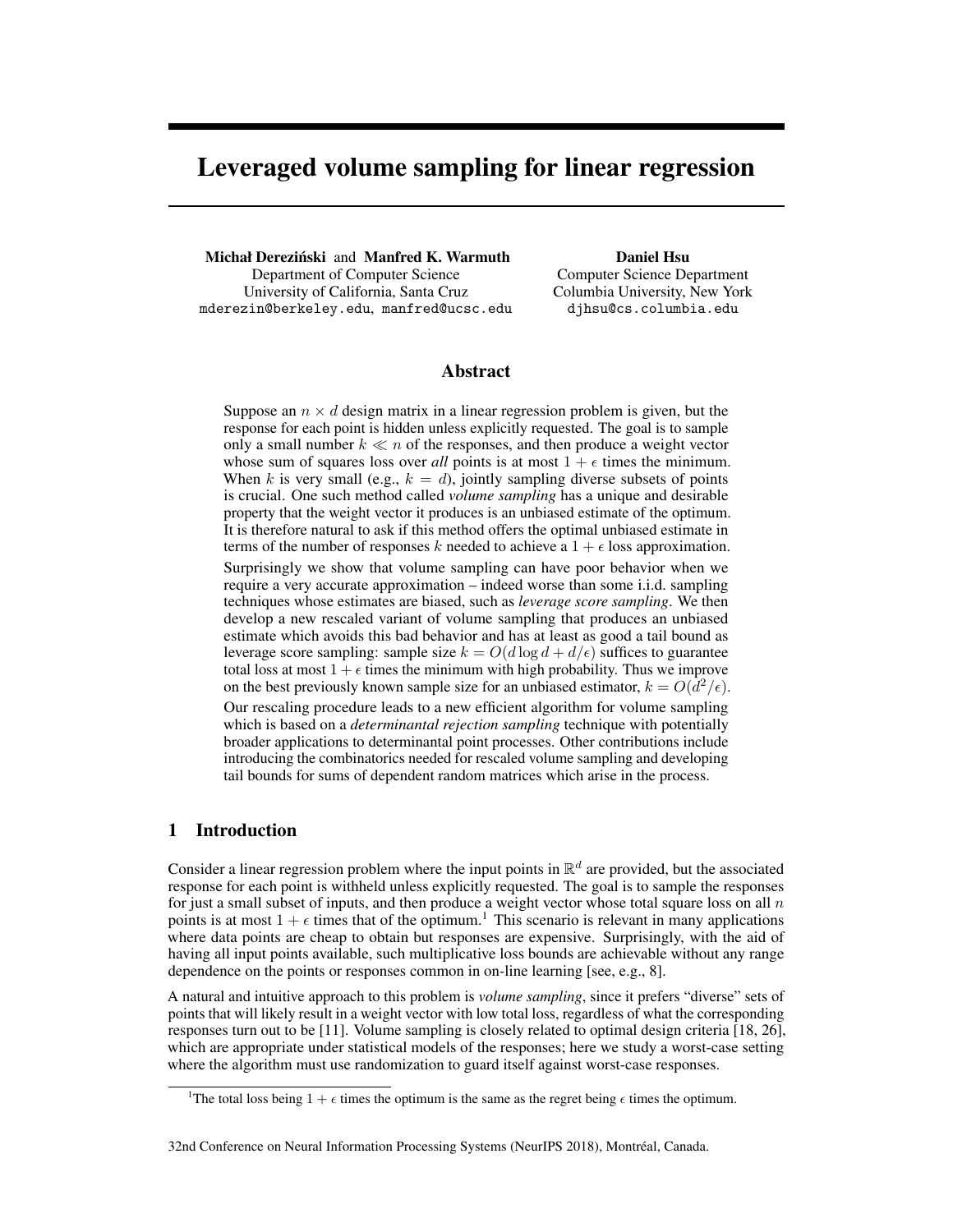Volume sampling and related determinantal point processes are employed in many machine learning and statistical contexts, including linear regression [11, 13, 26], clustering and matrix approximation [4, 14, 15], summarization and information retrieval [19, 23, 24], and fairness [6, 7]. The availability of fast algorithms for volume sampling [11, 26] has made it an important technique in the algorithmic toolbox alongside i.i.d. leverage score sampling [17] and spectral sparsification [5, 25].

It is therefore surprising that using volume sampling in the context of linear regression, as suggested in previous works [11, 26], may lead to suboptimal performance. We construct an example in which, even after sampling up to half of the responses, the loss of the weight vector from volume sampling is a fixed factor *>*1 larger than the minimum loss. Indeed, this poor behavior arises because for any sample size  $>d$ , the marginal probabilities from volume sampling are a mixture of uniform probabilities and leverage score probabilities, and uniform sampling is well-known to be suboptimal when the leverage scores are highly non-uniform.

A possible recourse is to abandon volume sampling in favor of leverage score sampling [17, 33]. However, all i.i.d. sampling methods, including leverage score sampling, suffer from a coupon collector problem that prevents their effective use at small sample sizes [13]. Moreover, the resulting weight vectors are biased (when regarded as estimators for the least squares solution based on all responses). This is a nuisance when averaging multiple solutions (e.g., as produced in distributed settings). In contrast, volume sampling offers multiplicative loss bounds even with sample sizes as small as *d* and it is the *only* known non-trivial method that gives unbiased weight vectors [11].



Figure 1: Plots of the total loss for the sampling methods (averaged over 100 runs) versus sample size (shading is standard error) for the libsvm dataset *cpusmall* [9].

We develop a new solution, called *leveraged volume sampling*, that retains the aforementioned benefits of volume sampling while avoiding its flaws. Specifically, we propose a variant of volume sampling based on rescaling the input points to "correct" the resulting marginals. On the algorithmic side, this leads to a new *determinantal rejection sampling* procedure which offers significant computational advantages over existing volume sampling algorithms, while at the same time being strikingly simple to implement. We prove that this new sampling scheme retains the benefits of volume sampling (like unbiasedness) but avoids the bad behavior demonstrated in our lower bound example. Along the way, we prove a new generalization of the Cauchy-Binet formula, which is needed for the rejection sampling denominator. Finally, we develop a new method for proving matrix tail bounds for leveraged volume sampling. Our analysis shows that the unbiased least-squares estimator constructed this way achieves a  $1 + \epsilon$  approximation factor from a sample of size  $O(d \log d + d/\epsilon)$ , addressing an open question posed by [11].

Experiments. Figure 1 presents experimental evidence on a benchmark dataset (*cpusmall* from the libsvm collection [9]) that the potential bad behavior of volume sampling proven in our lower bound does occur in practice. Appendix E shows more datasets and a detailed discussion of the experiments. In summary, leveraged volume sampling avoids the bad behavior of standard volume sampling, and performs considerably better than leverage score sampling, especially for small sample sizes *k*.

Related work. Despite the ubiquity of volume sampling in many contexts already mentioned above, it has only recently been analyzed for linear regression. Focusing on small sample sizes, [11] proved multiplicative bounds for the expected loss of size  $k = d$  volume sampling. Because the estimators produced by volume sampling are unbiased, averaging a number of such estimators produced an estimator based on a sample of size  $k = O(d^2/\epsilon)$  with expected loss at most  $1 + \epsilon$  times the optimum. It was shown in [13] that if the responses are assumed to be linear functions of the input points plus white noise, then size  $k = O(d/\epsilon)$  volume sampling suffices for obtaining the same expected bounds. These noise assumptions on the response vector are also central to the task of A-optimal design, where volume sampling is a key technique [2, 18, 28, 29]. All of these previous results were concerned with bounds that hold in expectation; it is natural to ask if similar (or better) bounds can also be shown to hold with high probability, without noise assumptions. Concentration bounds for volume sampling and other strong Rayleigh measures were studied in [30], but these results are not sufficient to obtain the tail bounds for volume sampling.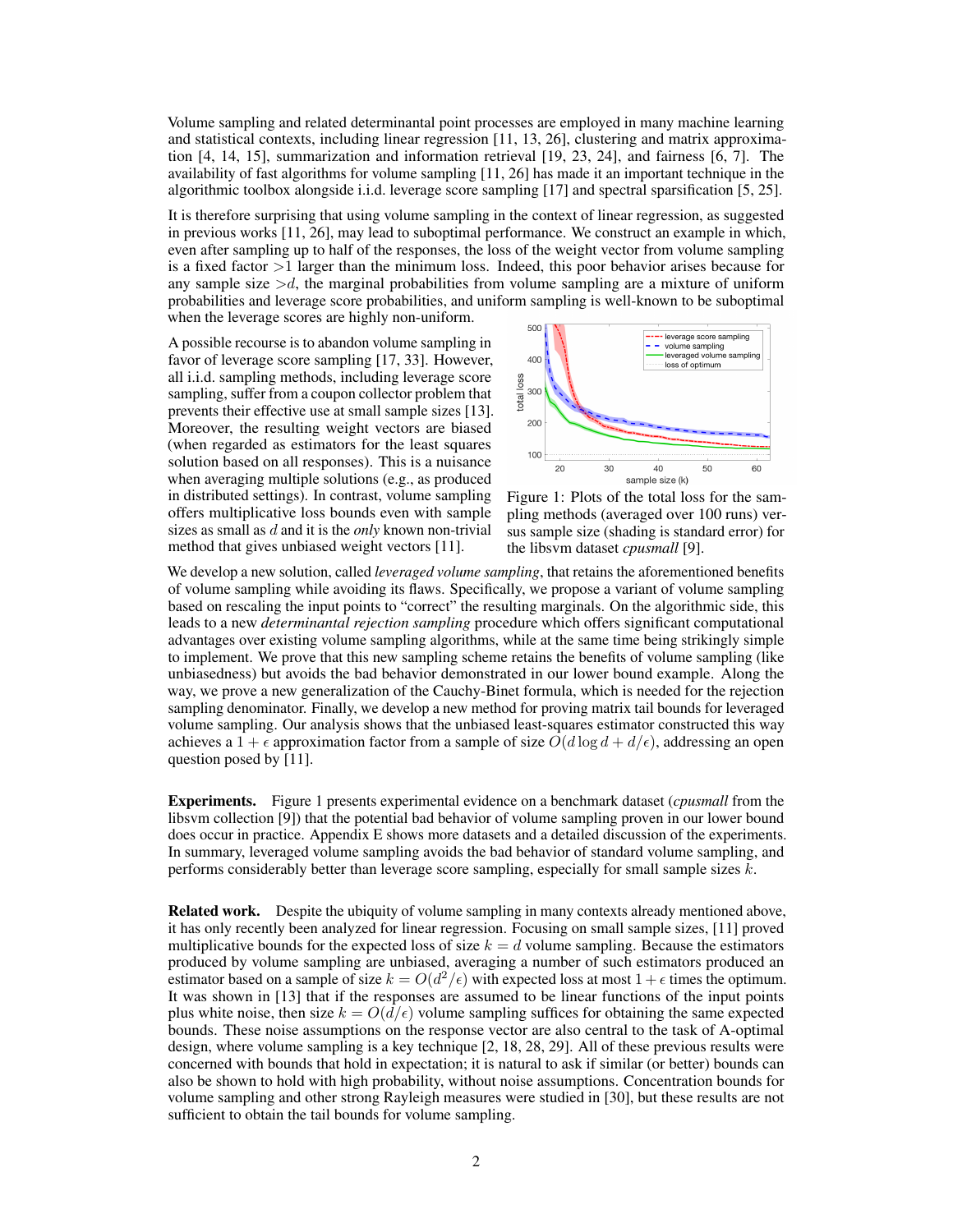Other techniques applicable to our linear regression problem include leverage score sampling [17] and spectral sparsification [5, 25]. Leverage score sampling is an i.i.d. sampling procedure which achieves tail bounds matching the ones we obtain here for leveraged volume sampling, however it produces biased weight vectors and experimental results (see [13] and Appendix E) show that it has weaker performance for small sample sizes. A different and more elaborate sampling technique based on spectral sparsification [5, 25] was recently shown to be effective for linear regression [10], however this method also does not produce unbiased estimates, which is a primary concern of this paper and desirable in many settings. Unbiasedness seems to require delicate control of the sampling probabilities, which we achieve using determinantal rejection sampling.

**Outline and contributions.** We set up our task of subsampling for linear regression in the next section and present our lower bound for standard volume sampling. A new variant of rescaled volume sampling is introduced in Section 3. We develop techniques for proving matrix expectation formulas for this variant which show that for any rescaling the weight vector produced for the subproblem is unbiased.

Next, we show that when rescaling with leverage scores, then a new algorithm based on rejection sampling is surprisingly efficient (Section 4): Other than the preprocessing step of computing leverage scores, the runtime does not depend on *n* (a major improvement over existing volume sampling algorithms). Then, in Section 4.1 we prove multiplicative loss bounds for leveraged volume sampling by establishing two important properties which are hard to prove for joint sampling procedures. We conclude in Section 5 with an open problem and with a discussion of how rescaling with approximate leverage scores gives further time improvements for constructing an unbiased estimator.

### 2 Volume sampling for linear regression

In this section, we describe our linear regression setting, and review the guarantees that standard volume sampling offers in this context. Then, we present a surprising lower bound which shows that under worst-case data, this method can exhibit undesirable behavior.

#### 2.1 Setting

Suppose the learner is given *n* input vectors  $x_1, \ldots, x_n \in \mathbb{R}^d$ , which are arranged as the rows of an  $n \times d$  input matrix **X**. Each input vector  $x_i$  has an associated response variable  $y_i \in \mathbb{R}$  from the response vector  $y \in \mathbb{R}^n$ . The goal of the learner is to find a weight vector  $w \in \mathbb{R}^d$  that minimizes the square loss:

$$
\mathbf{w}^* \stackrel{\text{def}}{=} \operatorname*{argmin}_{\mathbf{w} \in \mathbb{R}^d} L(\mathbf{w}), \ \text{ where } L(\mathbf{w}) \stackrel{\text{def}}{=} \sum_{i=1}^n (\mathbf{x}_i^{\top} \mathbf{w} - y_i)^2 = ||\mathbf{X} \mathbf{w} - \mathbf{y}||^2.
$$

Given both matrix **X** and vector **y**, the least squares solution can be directly computed as  $\mathbf{w}^* = \mathbf{X}^+ \mathbf{y}$ , where  $X^+$  is the pseudo-inverse. Throughout the paper we assume w.l.o.g. that X has (full) rank  $d^2$ 

In our setting, the learner is initially given the entire input matrix  $X$ , while response vector  $y$  remains hidden. The learner is then allowed to select a subset *S* of row indices in  $[n] = \{1, \ldots, n\}$  for which the corresponding responses  $y_i$  are revealed. The learner next constructs an estimate  $\hat{w}$  of  $w^*$ using matrix  $X$  and the partial vector of observed responses. Finally, the learner is evaluated by the loss over all rows of **X** (including the ones with unobserved responses), and the goal is to obtain a multiplicative loss bound, i.e., that for some  $\epsilon > 0$ ,

$$
L(\widehat{\mathbf{w}}) \le (1+\epsilon) L(\mathbf{w}^*).
$$

#### 2.2 Standard volume sampling

Given  $\mathbf{X} \in \mathbb{R}^{n \times d}$  and a size  $k \geq d$ , standard volume sampling jointly chooses a set *S* of *k* indices in [*n*] with probability

$$
\Pr(S) = \frac{\det(\mathbf{X}_S^{\top} \mathbf{X}_S)}{\binom{n-d}{k-d} \det(\mathbf{X}^{\top} \mathbf{X})},
$$

<sup>&</sup>lt;sup>2</sup>Otherwise just reduce **X** to a subset of independent columns. Also assume **X** has no rows of all zeros (every weight vector has the same loss on such rows, so they can be removed).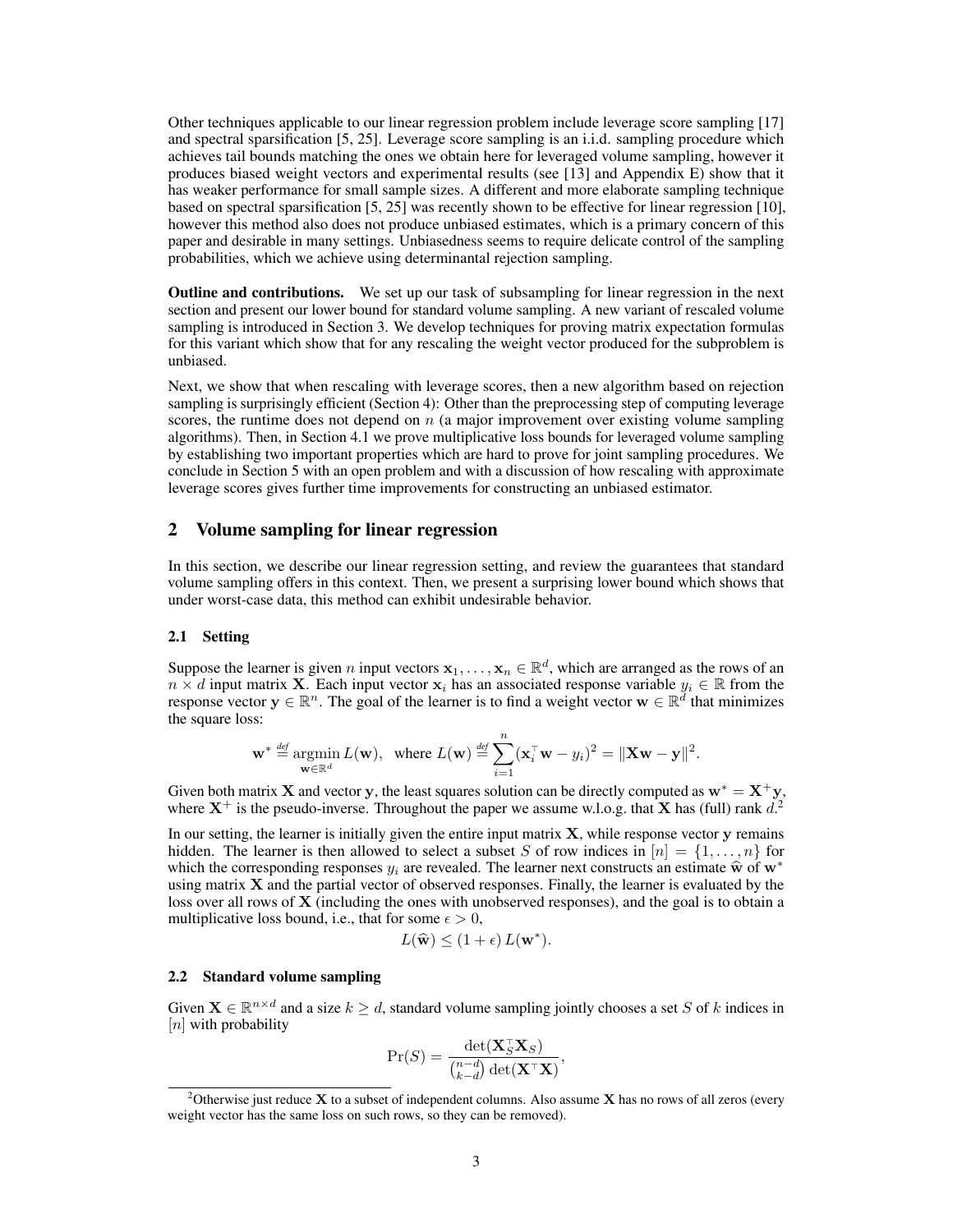where  $X<sub>S</sub>$  is the submatrix of the rows from X indexed by the set *S*. The learner then obtains the responses  $y_i$ , for  $i \in S$ , and uses the optimum solution  $\mathbf{w}_S^* = (\mathbf{X}_S)^+ \mathbf{y}_S$  for the subproblem (X*S,* y*S*) as its weight vector. The sampling procedure can be performed using *reverse iterative sampling* (shown on the right), which, if carefully implemented, takes  $O(nd^2)$  time (see [11, 13]).

The key property (unique to volume sampling) is that the subsampled estimator  $\mathbf{w}_S^*$  is unbiased, i.e.

$$
\mathbb{E}[\mathbf{w}_{S}^{*}] = \mathbf{w}^{*}, \quad \text{where} \quad \mathbf{w}^{*} = \operatorname*{argmin}_{\mathbf{w}} L(\mathbf{w}).
$$

As discussed in [11], this property has important practical implications in distributed settings: Mixtures of unbiased estimators remain unbiased (and can conveniently be used to reduce variance). Also if the rows of  $X$  are in general position, then for volume sampling

| Reverse iterative sampling                                                                               |
|----------------------------------------------------------------------------------------------------------|
| VolumeSample(X, k):                                                                                      |
| $S \leftarrow [n]$                                                                                       |
| while $ S  > k$                                                                                          |
| $\forall i \in S : q_i \leftarrow \frac{\text{det}(X_S^\top X S \setminus i)}{\text{det}(X_S^\top X S)}$ |
| Sample $i \propto q_i$ out of S                                                                          |
| $S \leftarrow S \setminus \{i\}$                                                                         |
| end                                                                                                      |
| return S                                                                                                 |

 $\mathbb{E}\left[\left(\mathbf{X}_S^{\top} \mathbf{X}_S\right)^{-1}\right] = \frac{n-d+1}{k-d+1} \left(\mathbf{X}^{\top} \mathbf{X}\right)^{-1}.$  (1) This is important because in A-optimal design bounding  $tr((\mathbf{X}_S^{\top} \mathbf{X}_S)^{-1})$  is the main concern. Given these direct connections of volume sampling to linear regression, it is natural to ask whether this

distribution achieves a loss bound of  $(1 + \epsilon)$  times the optimum for small sample sizes *k*.

# 2.3 Lower bound for standard volume sampling

We show that standard volume sampling cannot guarantee  $1 + \epsilon$  multiplicative loss bounds on some instances, unless over half of the rows are chosen to be in the subsample.

**Theorem 1** Let  $(X, y)$  be an  $n \times d$  least squares problem, such that

$$
\mathbf{X} = \begin{pmatrix} \mathbf{I}_{d \times d} \\ \hline \gamma \mathbf{I}_{d \times d} \\ \vdots \\ \hline \gamma \mathbf{I}_{d \times d} \end{pmatrix}, \quad \mathbf{y} = \begin{pmatrix} \mathbf{1}_d \\ \mathbf{0}_d \\ \vdots \\ \hline \mathbf{0}_d \end{pmatrix}, \quad \text{where} \quad \gamma > 0.
$$

Let  $\mathbf{w}_S^* = (\mathbf{X}_S)^+ \mathbf{y}_S$  *be obtained from size k volume sampling for*  $(\mathbf{X}, \mathbf{y})$ *. Then,* 

$$
\lim_{\gamma \to 0} \frac{\mathbb{E}[L(\mathbf{w}_S^*)]}{L(\mathbf{w}^*)} \ge 1 + \frac{n-k}{n-d},\tag{2}
$$

*and there is a*  $\gamma > 0$  *such that for any*  $k \leq \frac{n}{2}$ *,* 

$$
\Pr\left(L(\mathbf{w}_S^*) \ge \left(1 + \frac{1}{2}\right)L(\mathbf{w}^*)\right) > \frac{1}{4}.\tag{3}
$$

**Proof** In Appendix A we show (2), and that for the chosen  $(\mathbf{X}, \mathbf{y})$  we have  $L(\mathbf{w}^*) = \sum_{i=1}^d (1 - l_i)$ (see (8)), where  $l_i = \mathbf{x}_i^{\top} (\mathbf{X}^{\top} \mathbf{X})^{-1} \mathbf{x}_i$  is the *i*-th leverage score of **X**. Here, we show (3). The marginal probability of the  $i$ -th row under volume sampling (as given by  $[12]$ ) is

$$
\Pr(i \in S) = \theta \, l_i + (1 - \theta) \, 1 = 1 - \theta \, (1 - l_i), \text{ where } \theta = \frac{n - k}{n - d}.
$$
 (4)

Next, we bound the probability that all of the first *d* input vectors were selected by volume sampling:

$$
\Pr\big([d]\subseteq S\big)\stackrel{(*)}{\leq} \prod_{i=1}^d \Pr(i\in S) = \prod_{i=1}^d \left(1 - \frac{n-k}{n-d}\left(1 - l_i\right)\right) \leq \exp\Big(-\frac{n-k}{n-d} \frac{\sum_{i=1}^d (1-l_i)}{L(\mathbf{w}^*)}\Big),
$$

where (\*) follows from negative associativity of volume sampling (see [26]). If for some  $i \in [d]$  we have  $i \notin S$ , then  $L(\mathbf{w}_S^*) \geq 1$ . So for  $\gamma$  such that  $L(\mathbf{w}^*) = \frac{2}{3}$  and any  $k \leq \frac{n}{2}$ .

$$
\Pr\bigg(L(\mathbf{w}_S^*) \ge \left(1 + \frac{1}{2}\right)\overbrace{L(\mathbf{w}^*)}^{2/3}\bigg) \ge 1 - \exp\left(-\frac{n-k}{n-d}\cdot\frac{2}{3}\right) \ge 1 - \exp\left(-\frac{1}{2}\cdot\frac{2}{3}\right) > \frac{1}{4}.
$$

Note that this lower bound only makes use of the negative associativity of volume sampling and the form of the marginals. However the tail bounds we prove in Section 4.1 rely on more subtle properties of volume sampling. We begin by creating a variant of volume sampling with rescaled marginals.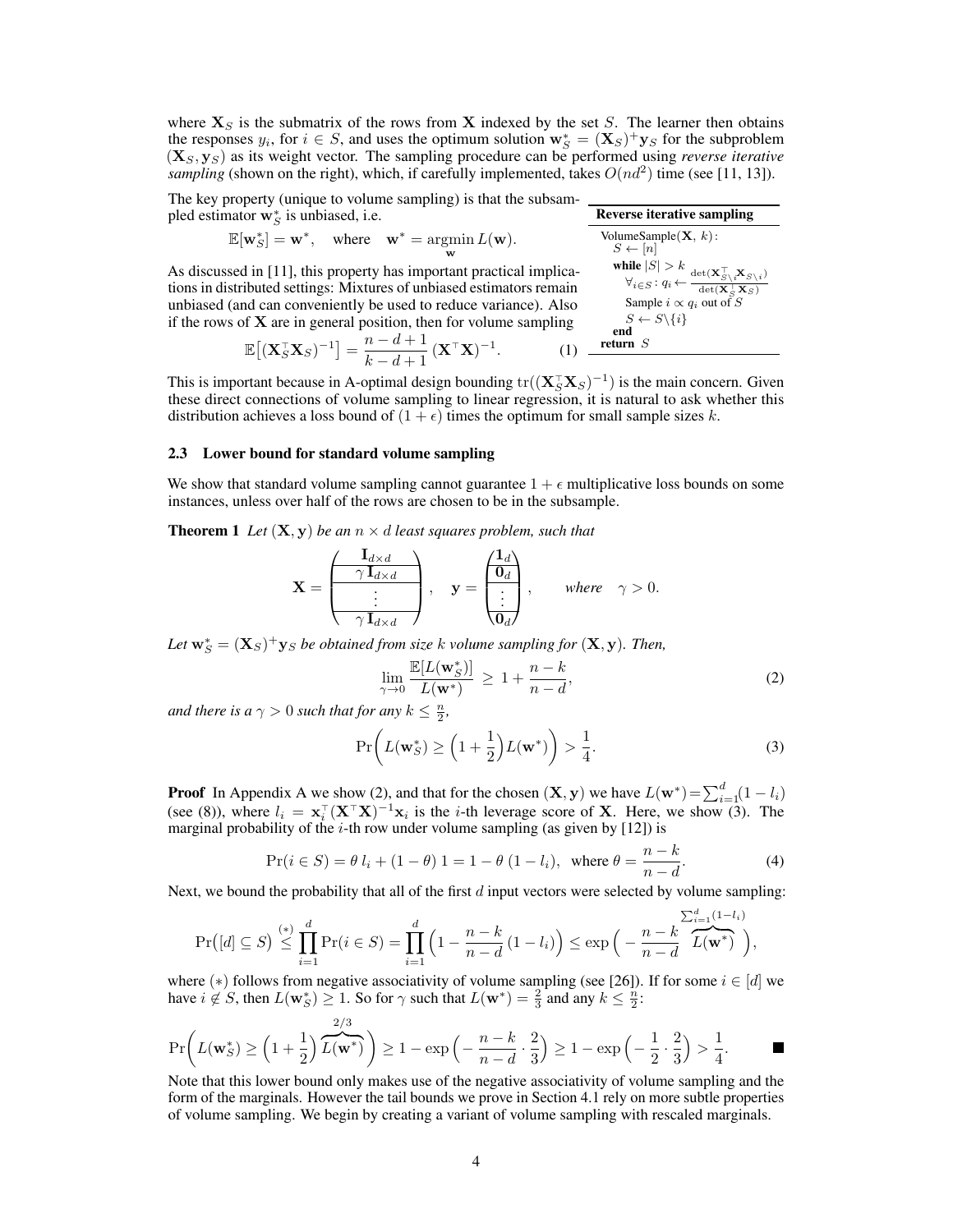### 3 Rescaled volume sampling

Given any size  $k \geq d$ , our goal is to jointly sample k row indices  $\pi_1, \ldots, \pi_k$  with replacement (instead of a *subset S* of [*n*] of size *k*, we get a *sequence*  $\pi \in [n]^k$ ). The second difference to standard volume sampling is that we rescale the *i*-th row (and response) by  $\frac{1}{\sqrt{q_i}}$ , where  $q = (q_1, ..., q_n)$  is any discrete distribution over the set of row indices [n], such that  $\sum_{i=1}^{n} q_i = 1$  and  $q_i > 0$  for all  $i \in [n]$ . We now define *q*-rescaled size *k* volume sampling as a joint sampling distribution over  $\pi \in [n]^k$ , s.t.

*q*-rescaled size *k* volume sampling: Pr

$$
(\pi) \sim \det \Big( \sum_{i=1}^{k} \frac{1}{q_{\pi_i}} \mathbf{x}_{\pi_i} \mathbf{x}_{\pi_i}^{\top} \Big) \prod_{i=1}^{k} q_{\pi_i}.
$$
 (5)

Using the following rescaling matrix  $\mathbf{Q}_{\pi} \stackrel{def}{=} \sum_{i=1}^{|\pi|} \frac{1}{q_{\pi_i}} \mathbf{e}_{\pi_i} \mathbf{e}_{\pi_i}^{\top} \in \mathbb{R}^{n \times n}$ , we rewrite the determinant as det( $X^{\top}Q_{\pi}X$ ). As in standard volume sampling, the normalization factor in rescaled volume sampling can be given in a closed form through a novel extension of the Cauchy-Binet formula (proof in Appendix B.1).

**Proposition 2** For any  $\mathbf{X} \in \mathbb{R}^{n \times d}$ ,  $k \geq d$  and  $q_1, \ldots, q_n > 0$ , such that  $\sum_{i=1}^n q_i = 1$ , we have

$$
\sum_{\pi \in [n]^k} \det(\mathbf{X}^\top \mathbf{Q}_\pi \mathbf{X}) \prod_{i=1}^k q_{\pi_i} = k(k-1) \cdots (k-d+1) \det(\mathbf{X}^\top \mathbf{X}).
$$

Given a matrix  $X \in \mathbb{R}^{n \times d}$ , vector  $y \in \mathbb{R}^n$  and a sequence  $\pi \in [n]^k$ , we are interested in a leastsquares problem  $(Q_{\pi}^{1/2}X, Q_{\pi}^{1/2}y)$ , which selects instances indexed by  $\pi$ , and rescales each of them by the corresponding  $1/\sqrt{q_i}$ . This leads to a natural subsampled least squares estimator

$$
\mathbf{w}^*_\pi = \operatornamewithlimits{argmin}_{\mathbf{w}} \sum_{i=1}^k \frac{1}{q_{\pi_i}} \big(\mathbf{x}_{\pi_i}^\top \mathbf{w} - y_{\pi_i}\big)^2 = (\mathbf{Q}_\pi^{1/2} \mathbf{X})^+ \mathbf{Q}_\pi^{1/2} \mathbf{y}.
$$

The key property of standard volume sampling is that the subsampled least-squares estimator is unbiased. Surprisingly this property is retained for any *q*-rescaled volume sampling (proof in Section 3.1). As we shall see, this will give us great leeway for choosing *q* to optimize our algorithms.

**Theorem 3** *Given a full rank*  $\mathbf{X} \in \mathbb{R}^{n \times d}$  *and a response vector*  $\mathbf{y} \in \mathbb{R}^n$ *, for any q as above, if*  $\pi$  *is sampled according to* (5)*, then*

$$
\mathbb{E}[\mathbf{w}_{\pi}^*] = \mathbf{w}^*, \quad \text{where} \quad \mathbf{w}^* = \underset{\mathbf{w}}{\operatorname{argmin}} \|\mathbf{X}\mathbf{w} - \mathbf{y}\|^2.
$$

The matrix expectation equation (1) for standard volume sampling (discussed in Section 2) has a natural extension to any rescaled volume sampling, but now the equality turns into an inequality (proof in Appendix B.2):

**Theorem 4** *Given a full rank*  $X \in \mathbb{R}^{n \times d}$  *and any q as above, if*  $\pi$  *is sampled according to* (5)*, then* 

$$
\mathbb{E}\big[(\mathbf{X}^\top \mathbf{Q}_\pi \mathbf{X})^{-1}\big] \preceq \frac{1}{k-d+1} (\mathbf{X}^\top \mathbf{X})^{-1}.
$$

#### 3.1 Proof of Theorem 3

We show that the least-squares estimator  $w^*_{\pi} = (Q^{1/2}_{\pi}X)^+ Q^{1/2}_{\pi}y$  produced from any *q*-rescaled volume sampling is unbiased, illustrating a proof technique which is also useful for showing Theorem 4, as well as Propositions 2 and 5. The key idea is to apply the pseudo-inverse expectation formula for standard volume sampling (see e.g., [11]) first on the subsampled estimator  $w^*_{\pi}$ , and then again on the full estimator  $w^*$ . In the first step, this formula states:

$$
\overbrace{(\mathbf{Q}_\pi^{1/2}\mathbf{X})}^{\mathbf{w}_\pi^*} \overbrace{\mathbf{Q}_\pi^{1/2}\mathbf{y}}^{\mathbf{w}_\pi^*} = \sum_{S \in \binom{[k]}{d}} \frac{\det(\mathbf{X}^\top\mathbf{Q}_{\pi_S}\mathbf{X})}{\det(\mathbf{X}^\top\mathbf{Q}_\pi\mathbf{X})} \overbrace{(\mathbf{Q}_{\pi_S}^{1/2}\mathbf{X})}^{\mathbf{w}_{\pi_S}^*} \overbrace{\mathbf{Q}_{\pi_S}^{1/2}\mathbf{y}}^{\mathbf{w}_{\pi_S}^*},
$$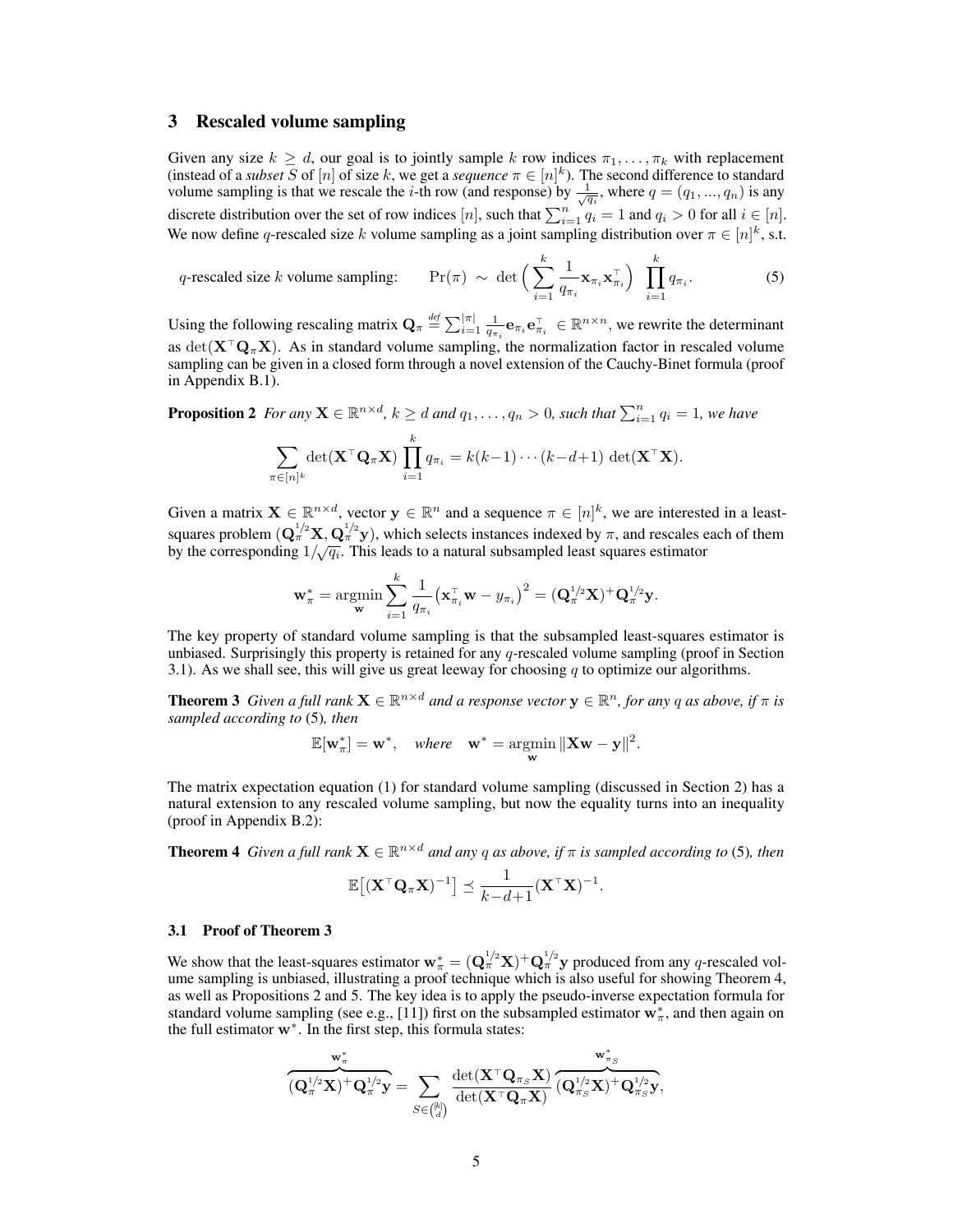where  $\binom{[k]}{d} \stackrel{\text{def}}{=} \{S \subseteq \{1, ..., k\} : |S| = d\}$  and  $\pi_S$  denotes a subsequence of  $\pi$  indexed by the elements of set S. Note that since S is of size d, we can decompose the determinant:

$$
\det(\mathbf{X}^{\top}\mathbf{Q}_{\pi_S}\mathbf{X}) = \det(\mathbf{X}_{\pi_S})^2 \prod_{i \in S} \frac{1}{q_{\pi_i}}.
$$

Whenever this determinant is non-zero,  $w_{\pi_S}^*$  is the exact solution of a system of *d* linear equations:

$$
\frac{1}{\sqrt{q_{\pi_i}}}\mathbf{x}_{\pi_i}^{\top}\mathbf{w} = \frac{1}{\sqrt{q_{\pi_i}}}y_{\pi_i}, \quad \text{for} \quad i \in S.
$$

Thus, the rescaling of each equation by  $\frac{1}{\sqrt{q_{\pi i}}}$  cancels out, and we can simply write  $\mathbf{w}_{\pi_S}^* =$  $(\mathbf{X}_{\pi_S})^+ \mathbf{y}_{\pi_S}$ . (Note that this is not the case for sets larger than *d* whenever the optimum solution incurs positive loss.) We now proceed with summing over all  $\pi \in [n]^k$ . Following Proposition 2, we define the normalization constant as  $Z = d! {k \choose d} \det(\mathbf{X}^\top \mathbf{X})$ , and obtain:

$$
Z \mathbb{E}[\mathbf{w}_{\pi}^{*}] = \sum_{\pi \in [n]^{k}} \left( \prod_{i=1}^{k} q_{\pi_{i}} \right) \det(\mathbf{X}^{\top} \mathbf{Q}_{\pi} \mathbf{X}) \mathbf{w}_{\pi}^{*} = \sum_{\pi \in [n]^{k}} \sum_{S \in {k \choose d}} \left( \prod_{i \in [k] \setminus S} q_{\pi_{i}} \right) \det(\mathbf{X}_{\pi_{S}})^{2} (\mathbf{X}_{\pi_{S}})^{+} \mathbf{y}_{\pi_{S}}
$$
  
\n
$$
\stackrel{\text{(1)}}{=} {k \choose d} \sum_{\pi \in [n]^{d}} \det(\mathbf{X}_{\pi})^{2} (\mathbf{X}_{\pi})^{+} \mathbf{y}_{\pi} \sum_{\tilde{\pi} \in [n]^{k-d}} \prod_{i=1}^{k-d} q_{\tilde{\pi}_{i}}
$$
  
\n
$$
\stackrel{\text{(2)}}{=} {k \choose d} d! \sum_{S \in {m \choose d}} \det(\mathbf{X}_{S})^{2} (\mathbf{X}_{S})^{+} \mathbf{y}_{S} \left( \sum_{i=1}^{n} q_{i} \right)^{k-d} \stackrel{\text{(3)}}{=} \overbrace{{k \choose d}} d! \det(\mathbf{X}^{\top} \mathbf{X}) \mathbf{w}^{*}.
$$

Note that in (1) we separate  $\pi$  into two parts,  $\bar{\pi}$  and  $\tilde{\pi}$  (respectively, for subsets *S* and  $[k]\backslash S$ ), and sum over them separately. The binomial coefficient  $\binom{k}{d}$  counts the number of ways that *S* can be "placed into" the sequence  $\pi$ . In (2) we observe that whenever  $\bar{\pi}$  has repetitions, determinant  $\det(\mathbf{X}_{\bar{\pi}})$ is zero, so we can switch to summing over sets. Finally, (3) again uses the standard size *d* volume sampling unbiasedness formula, now for the least-squares task  $(X, y)$ , and the fact that  $q_i$ 's sum to 1.

## 4 Leveraged volume sampling: a natural rescaling

Rescaled volume sampling can be viewed as selecting a sequence  $\pi$  of  $k$  rank-1 matrices from the covariance matrix  $\mathbf{X}^{\top} \mathbf{X} = \sum_{i=1}^{n} \mathbf{x}_i \mathbf{x}_i^{\top}$ . If  $\pi_1, \dots, \pi_k$ are sampled i.i.d. from *q*, i.e.,  $Pr(\pi) = \prod_{i=1}^{k} q_{\pi_i}$ , then matrix  $\frac{1}{k} \mathbf{X}^\top \mathbf{Q}_\pi \mathbf{X}$  is an unbiased estimator of the covariance matrix because  $\mathbb{E}[q_{\pi_i}^{-1} \mathbf{x}_{\pi_i} \mathbf{x}_{\pi_i}^{\top}] =$  $\mathbf{X}^{\top} \mathbf{X}$ . In rescaled volume sampling (5),  $\Pr(\pi) \sim (\prod_{i=1}^{k} q_{\pi_i}) \frac{\det(\mathbf{X}^{\top} \mathbf{Q}_{\pi} \mathbf{X})}{\det(\mathbf{X}^{\top} \mathbf{X})}$ , and the latter volume ratio introduces a bias to that estimator. However, we show

| Determinantal rejection sampling                                                                                                                        |
|---------------------------------------------------------------------------------------------------------------------------------------------------------|
| 1: Input: $X \in \mathbb{R}^{n \times d}, q = (\frac{l_1}{d}, \ldots, \frac{l_n}{d}), k \geq d$                                                         |
| 2: $s \leftarrow \max\{k, 4d^2\}^q = (\frac{l_1}{d}, \ldots, \frac{l_n}{d}), k \geq d$                                                                  |
| 3: repeat                                                                                                                                               |
| 4: Sample $\pi_1, \ldots, \pi_s$ i.i.d. $\sim (q_1, \ldots, q_n)$                                                                                       |
| 5: Sample Accept $\sim$ Bernoulli $\left(\frac{\det(\frac{1}{s} \mathbf{X}^\top \mathbf{Q}_{\pi} \mathbf{X})}{\det(\mathbf{X}^\top \mathbf{X})}\right)$ |
| 6: until Accept = true                                                                                                                                  |
| 7: $S \leftarrow$ VolumeSample $((\mathbf{Q}_{[1..n]}^{1/2} \mathbf{X})_{\pi}, k)$                                                                      |
| 8: return $\pi_S$                                                                                                                                       |

that this bias vanishes when  $q$  is exactly proportional to the leverage scores (proof in Appendix B.3).

**Proposition 5** For any  $q$  and **X** as before, if  $\pi \in [n]^k$  is sampled according to (5), then

$$
\mathbb{E}[\mathbf{Q}_{\pi}] = (k-d)\mathbf{I} + \text{diag}\left(\frac{l_1}{q_1},\ldots,\frac{l_n}{q_n}\right), \quad \text{where} \quad l_i \stackrel{\text{def}}{=} \mathbf{x}_i^{\top}(\mathbf{X}^{\top}\mathbf{X})^{-1}\mathbf{x}_i.
$$

In particular,  $\mathbb{E}[\frac{1}{k}\mathbf{X}^{\top}\mathbf{Q}_{\pi}\mathbf{X}] = \mathbf{X}^{\top}\mathbb{E}[\frac{1}{k}\mathbf{Q}_{\pi}]\mathbf{X} = \mathbf{X}^{\top}\mathbf{X}$  if and only if  $q_i = \frac{l_i}{d} > 0$  for all  $i \in [n]$ .

This special rescaling, which we call *leveraged volume sampling*, has other remarkable properties. Most importantly, it leads to a simple and efficient algorithm we call *determinantal rejection sampling*: Repeatedly sample  $O(d^2)$  indices  $\pi_1, \ldots, \pi_s$  i.i.d. from  $q = (\frac{l_1}{d}, \ldots, \frac{l_n}{d})$ , and accept the sample with probability proportional to its volume ratio. Having obtained a sample, we can further reduce its size via reverse iterative sampling. We show next that this procedure not only returns a *q*-rescaled volume sample, but also exploiting the fact that  $q$  is proportional to the leverage scores, it requires (surprisingly) only a constant number of iterations of rejection sampling with high probability.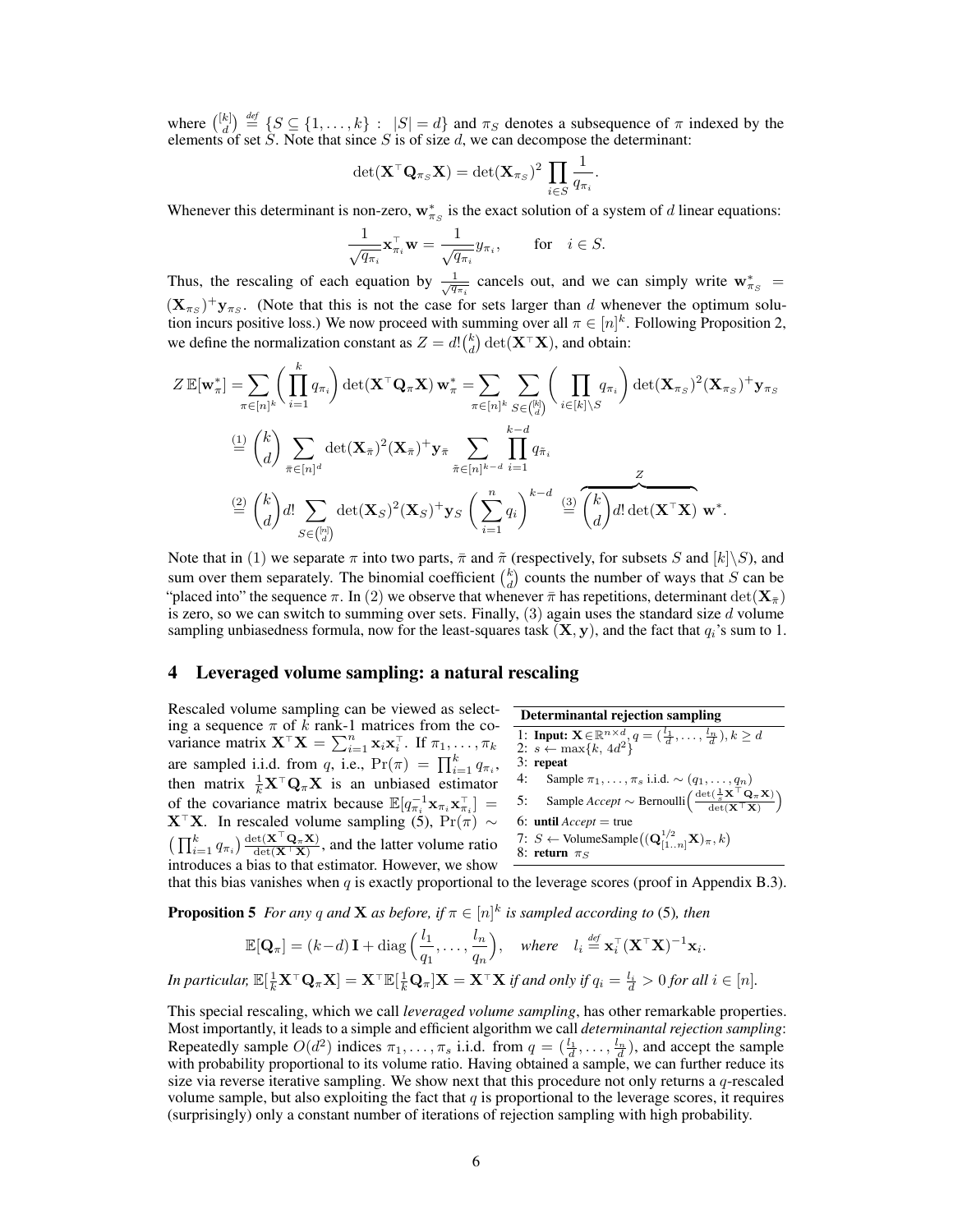**Theorem 6** Given the leverage score distribution  $q = (\frac{l_1}{d}, \ldots, \frac{l_n}{d})$  and the determinant  $\det(\mathbf{X}^T \mathbf{X})$ *for matrix*  $\mathbf{X} \in \mathbb{R}^{n \times d}$ , determinantal rejection sampling returns sequence  $\pi_S$  distributed according *to leveraged volume sampling, and w.p. at least*  $1-\delta$  *finishes in time*  $O((d^2 + k)d^2 \ln(\frac{1}{\delta}))$ *.* 

**Proof** We use a composition property of rescaled volume sampling (proof in Appendix B.4):

**Lemma 7** *Consider the following sampling procedure, for*  $s > k$ *:* 

$$
\pi \stackrel{s}{\sim} \mathbf{X}
$$
\n
$$
S \stackrel{k}{\sim} \left( \frac{\frac{1}{\sqrt{q_{\pi_1}}} \mathbf{x}_{\pi_1}^{\top}}{\dots} \right) = \left( \mathbf{Q}_{[1..n]}^{1/2} \mathbf{X} \right)_{\pi}
$$
\n
$$
(standard size k volume sampling).
$$
\n
$$
S \stackrel{k}{\sim} \left( \frac{\frac{1}{\sqrt{q_{\pi_s}}} \mathbf{x}_{\pi_s}^{\top}}{\dots} \right) = \left( \mathbf{Q}_{[1..n]}^{1/2} \mathbf{X} \right)_{\pi}
$$
\n
$$
(standard size k volume sampling).
$$

*Then*  $\pi_S$  *is distributed according to q-rescaled size k volume sampling from* **X**.

First, we show that the rejection sampling probability in line 5 of the algorithm is bounded by 1:

$$
\frac{\det(\frac{1}{s}\mathbf{X}^\top\mathbf{Q}_\pi\mathbf{X})}{\det(\mathbf{X}^\top\mathbf{X})} = \det\left(\frac{1}{s}\mathbf{X}^\top\mathbf{Q}_\pi\mathbf{X}(\mathbf{X}^\top\mathbf{X})^{-1}\right) \stackrel{(*)}{\leq} \left(\frac{1}{d}\text{tr}\left(\frac{1}{s}\mathbf{X}^\top\mathbf{Q}_\pi\mathbf{X}(\mathbf{X}^\top\mathbf{X})^{-1}\right)\right)^d
$$

$$
= \left(\frac{1}{ds}\text{tr}\left(\mathbf{Q}_\pi\mathbf{X}(\mathbf{X}^\top\mathbf{X})^{-1}\mathbf{X}^\top\right)\right)^d = \left(\frac{1}{ds}\sum_{i=1}^s\frac{d}{l_i}\mathbf{x}_i^\top(\mathbf{X}^\top\mathbf{X})^{-1}\mathbf{x}_i\right)^d = 1,
$$

where  $(*)$  follows from the geometric-arithmetic mean inequality for the eigenvalues of the underlying matrix. This shows that sequence  $\pi$  is drawn according to q-rescaled volume sampling of size  $s$ . Now, Lemma 7 implies correctness of the algorithm. Next, we use Proposition 2 to compute the expected value of acceptance probability from line 5 under the i.i.d. sampling of line 4:

$$
\sum_{\pi \in [n]^s} \left( \prod_{i=1}^s q_{\pi_i} \right) \frac{\det(\frac{1}{s} \mathbf{X}^\top \mathbf{Q}_\pi \mathbf{X})}{\det(\mathbf{X}^\top \mathbf{X})} = \frac{s(s-1) \dots (s-d+1)}{s^d} \ge \left(1 - \frac{d}{s}\right)^d \ge 1 - \frac{d^2}{s} \ge \frac{3}{4},
$$

where we also used Bernoulli's inequality and the fact that  $s \geq 4d^2$  (see line 2). Since the expected value of the acceptance probability is at least  $\frac{3}{4}$ , an easy application of Markov's inequality shows that at each trial there is at least a 50% chance of it being above  $\frac{1}{2}$ . So, the probability of at least *r* trials occurring is less than  $(1 - \frac{1}{4})^r$ . Note that the computational cost of one trial is no more than the cost of SVD decomposition of matrix  $X^{\top}Q_{\pi}X$  (for computing the determinant), which is  $O(sd^2)$ . The cost of reverse iterative sampling (line 7) is also  $O(s d^2)$  with high probability (as shown by [13]). Thus, the overall runtime is  $O((d^2 + k)d^2r)$ , where  $r \leq \ln(\frac{1}{\delta})/\ln(\frac{3}{3})$  w.p. at least  $1 - \delta$ .

#### 4.1 Tail bounds for leveraged volume sampling

An analysis of leverage score sampling, essentially following [33, Section 2] which in turn draws from [31], highlights two basic sufficient conditions on the (random) subsampling matrix  $\mathbf{Q}_{\pi}$  that lead to multiplicative tail bounds for  $L(\mathbf{w}_\pi^*)$ .

It is convenient to shift to an orthogonalization of the linear regression task (X*,* y) by replacing matrix **X** with a matrix  $U = X(X^{\top}X)^{-1/2} \in \mathbb{R}^{n \times d}$ . It is easy to check that the columns of U have unit length and are orthogonal, i.e.,  $U^{\top}U = I$ . Now,  $v^* = U^{\top}y$  is the least-squares solution for the orthogonal problem  $(U, y)$  and prediction vector  $Uv^* = UU^{\top}y$  for  $(U, y)$  is the same as the prediction vector  $Xw^* = X(X^{\top}X)^{-1}X^{\top}y$  for the original problem  $(X, y)$ . The same property holds for the subsampled estimators, i.e.,  $\mathbf{U}\mathbf{v}^*_\pi = \mathbf{X}\mathbf{w}^*_\pi$ , where  $\mathbf{v}^*_\pi = (\mathbf{Q}^{1/2}_\pi \mathbf{U})^+ \mathbf{Q}^{1/2}_\pi \mathbf{y}$ . Volume sampling probabilities are also preserved under this transformation, so w.l.o.g. we can work with the orthogonal problem. Now  $L(\mathbf{v}_\pi^*)$  can be rewritten as

$$
L(\mathbf{v}_{\pi}^{*}) = ||\mathbf{U}\mathbf{v}_{\pi}^{*} - \mathbf{y}||^{2} \stackrel{(1)}{=} ||\mathbf{U}\mathbf{v}^{*} - \mathbf{y}||^{2} + ||\mathbf{U}(\mathbf{v}_{\pi}^{*} - \mathbf{v}^{*})||^{2} \stackrel{(2)}{=} L(\mathbf{v}^{*}) + ||\mathbf{v}_{\pi}^{*} - \mathbf{v}^{*}||^{2}, \quad (6)
$$

where (1) follows via Pythagorean theorem from the fact that  $U(v^*_{\pi} - v^*)$  lies in the column span of U and the residual vector  $\mathbf{r} = \mathbf{U}\mathbf{v}^* - \mathbf{y}$  is orthogonal to all columns of U, and (2) follows from  $U^{\top}U = I$ . By the definition of  $v_{\pi}^*$ , we can write  $\Vert v_{\pi}^* - v^* \Vert$  as follows:

$$
\|\mathbf{v}_{\pi}^* - \mathbf{v}^*\| = \|(\mathbf{U}^\top \mathbf{Q}_{\pi} \mathbf{U})^{-1} \mathbf{U}^\top \mathbf{Q}_{\pi} (\mathbf{y} - \mathbf{U} \mathbf{v}^*)\| \le \|(\mathbf{U}^\top \mathbf{Q}_{\pi} \mathbf{U})^{-1}\| \|\mathbf{U}^\top \mathbf{Q}_{\pi} \mathbf{r}\|, \qquad (7)
$$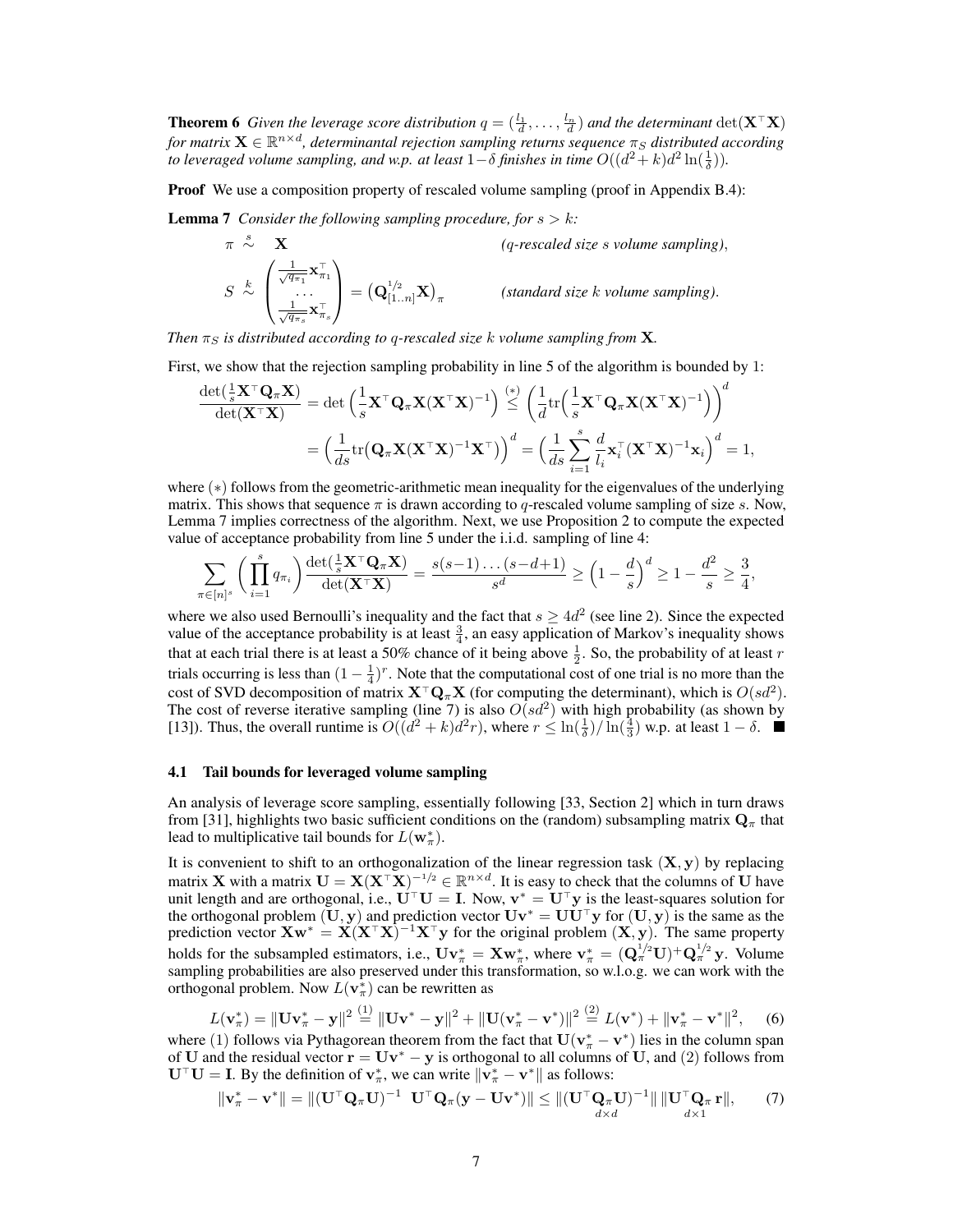where  $\|\mathbf{A}\|$  denotes the matrix 2-norm (i.e., the largest singular value) of  $\mathbf{A}$ ; when  $\mathbf{A}$  is a vector, then  $\Vert A \Vert$  is its Euclidean norm. This breaks our task down to showing two key properties:

- 1. *Matrix multiplication:* Upper bounding the Euclidean norm  $\|\mathbf{U}^{\top}\mathbf{Q}_{\pi}\mathbf{r}\|$ ,
- 2. *Subspace embedding:* Upper bounding the matrix 2-norm  $\|(\mathbf{U}^\top \mathbf{Q}_\pi \mathbf{U})^{-1}\|$ .

We start with a theorem that implies strong guarantees for approximate matrix multiplication with leveraged volume sampling. Unlike with i.i.d. sampling, this result requires controlling the pairwise dependence between indices selected under rescaled volume sampling. Its proof is an interesting application of a classical Hadamard matrix product inequality from [3] (Proof in Appendix C).

**Theorem 8** Let  $\mathbf{U} \in \mathbb{R}^{n \times d}$  be a matrix s.t.  $\mathbf{U}^\top \mathbf{U} = \mathbf{I}$ . If sequence  $\pi \in [n]^k$  is selected using *leveraged volume sampling of size*  $k \geq \frac{2d}{\epsilon}$ , then for any  $\mathbf{r} \in \mathbb{R}^n$ ,

$$
\mathbb{E}\bigg[\Big\|\frac{1}{k}\mathbf{U}^\top\mathbf{Q}_\pi\mathbf{r} - \mathbf{U}^\top\mathbf{r}\Big\|^2\bigg] \leq \epsilon \|\mathbf{r}\|^2.
$$

Next, we turn to the subspace embedding property. The following result is remarkable because standard matrix tail bounds used to prove this property for leverage score sampling are not applicable to volume sampling. In fact, obtaining matrix Chernoff bounds for negatively associated joint distributions like volume sampling is an active area of research, as discussed in [21]. We address this challenge by defining a coupling procedure for volume sampling and uniform sampling without replacement, which leads to a curious reduction argument described in Appendix D.

**Theorem 9** Let  $\mathbf{U} \in \mathbb{R}^{n \times d}$  *be a matrix s.t.*  $\mathbf{U}^{\top} \mathbf{U} = \mathbf{I}$ *. There is an absolute constant C, s.t. if*  $s$ equence  $\pi \in [n]^k$  is selected using leveraged volume sampling of size  $k \geq C\, d\ln(\frac{d}{\delta}),$  then

$$
\Pr\biggl(\lambda_{\min}\Bigl(\frac{1}{k}{\bf U}^\top{\bf Q}_\pi{\bf U}\Bigr)\leq\frac{1}{8}\biggr)\leq\delta.
$$

Theorems 8 and 9 imply that the unbiased estimator  $w^*_{\pi}$  produced from leveraged volume sampling achieves multiplicative tail bounds with sample size  $k = O(d \log d + d/\epsilon)$ .

**Corollary 10** Let  $X \in \mathbb{R}^{n \times d}$  be a full rank matrix. There is an absolute constant *C*, s.t. if sequence  $\pi \in [n]^k$  is selected using leveraged volume sampling of size  $k \geq C\left(d\ln(\frac{d}{\delta})+\frac{d}{\epsilon\delta}\right)$ , then for estimator

$$
\mathbf{w}_{\pi}^* = \operatorname*{argmin}_{\mathbf{w}} \|\mathbf{Q}_{\pi}^{1/2} (\mathbf{X} \mathbf{w} - \mathbf{y})\|^2,
$$

*we have*  $L(\mathbf{w}_\pi^*) \leq (1+\epsilon) L(\mathbf{w}^*)$  *with probability at least*  $1-\delta$ .

**Proof** Let  $U = X(X^{\top}X)^{-1/2}$ . Combining Theorem 8 with Markov's inequality, we have that for large enough *C*,  $\|\mathbf{U}^\top \mathbf{Q}_\pi \mathbf{r}\|^2 \le \epsilon \frac{k^2}{8^2} \|\mathbf{r}\|^2$  w.h.p., where  $\mathbf{r} = \mathbf{y} - \mathbf{U}\mathbf{v}^*$ . Finally following (6) and (7) above, we have that w.h.p.

$$
L(\mathbf{w}_{\pi}^*) \leq L(\mathbf{w}^*) + ||(\mathbf{U}^\top \mathbf{Q}_{\pi} \mathbf{U})^{-1}||^2 ||\mathbf{U}^\top \mathbf{Q}_{\pi} \mathbf{r}||^2 \leq L(\mathbf{w}^*) + \frac{8^2}{k^2} \epsilon \frac{k^2}{8^2} ||\mathbf{r}||^2 = (1 + \epsilon) L(\mathbf{w}^*).
$$

# 5 Conclusion

We developed a new variant of volume sampling which produces the first known unbiased subsampled least-squares estimator with strong multiplicative loss bounds. In the process, we proved a novel extension of the Cauchy-Binet formula, as well as other fundamental combinatorial equalities. Moreover, we proposed an efficient algorithm called determinantal rejection sampling, which is to our knowledge the first joint determinantal sampling procedure that (after an initial  $\tilde{O}(nd^2)$ ) preprocessing step for computing leverage scores) produces its *k* samples in time  $\tilde{O}(d^2+k)d^2$ ), independent of the data size *n*. When *n* is very large, the preprocessing time can be reduced to  $\tilde{O}(nd + d^5)$  by rescaling with sufficiently accurate approximations of the leverage scores. Surprisingly the estimator stays unbiased and the loss bound still holds with only slightly revised constants. For the sake of clarity we presented the algorithm based on rescaling with exact leverage scores in the main body of the paper. However we outline the changes needed when using approximate leverage scores in Appendix F.

In this paper we focused on tail bounds. However we conjecture that there are also volume sampling based unbiased estimators achieving expected loss bounds  $\mathbb{E}[L(\mathbf{w}_\pi^*)] \leq (1+\epsilon)L(\mathbf{w}^*)$  with size  $O(\frac{d}{\epsilon})$ .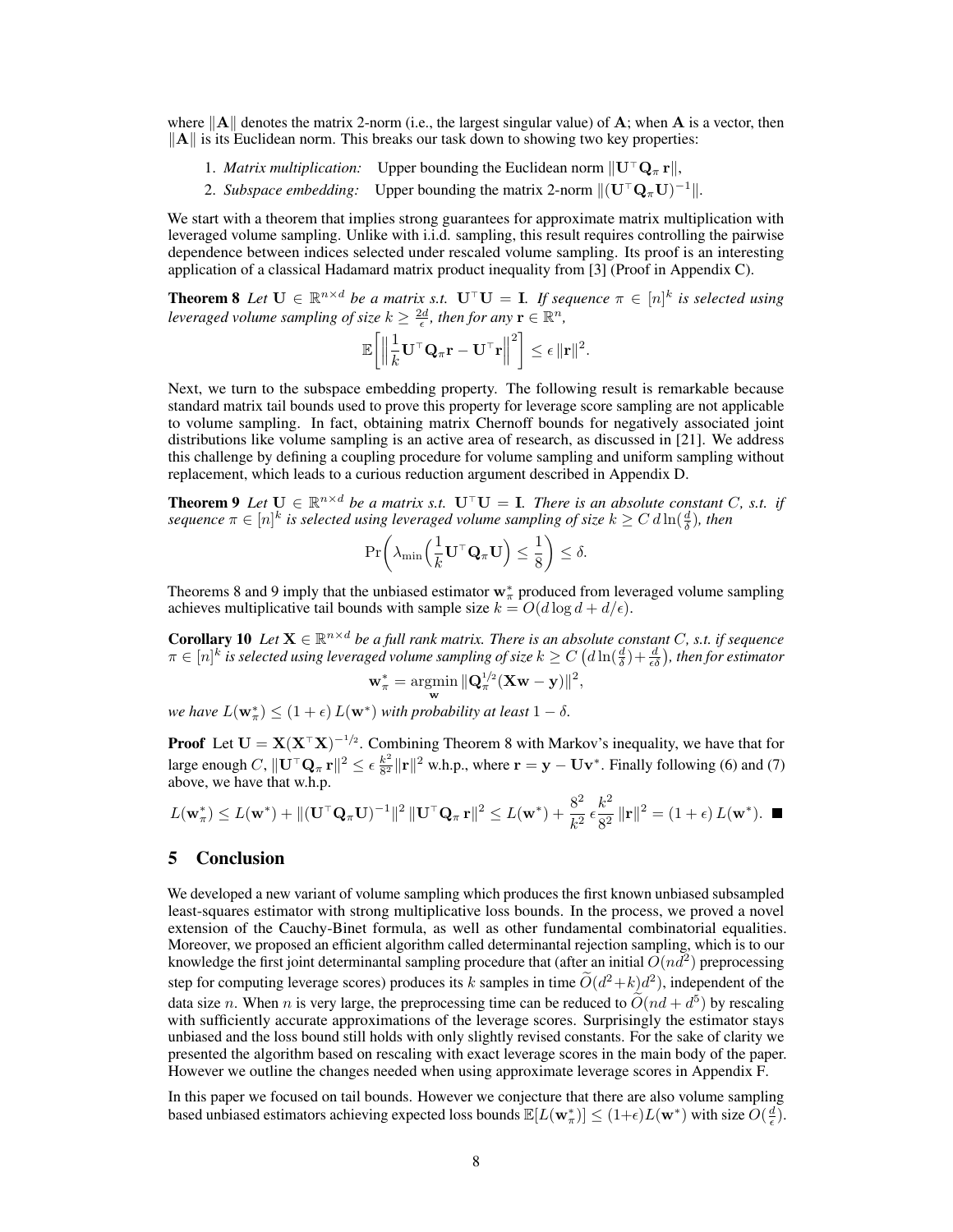#### Acknowledgements

Michał Derezinski and Manfred K. Warmuth were supported by NSF grant IIS-1619271. Daniel Hsu ´ was supported by NSF grant CCF-1740833.

### **References**

- [1] Nir Ailon and Bernard Chazelle. The fast Johnson–Lindenstrauss transform and approximate nearest neighbors. *SIAM Journal on computing*, 39(1):302–322, 2009.
- [2] Zeyuan Allen-Zhu, Yuanzhi Li, Aarti Singh, and Yining Wang. Near-optimal design of experiments via regret minimization. In Doina Precup and Yee Whye Teh, editors, *Proceedings of the 34th International Conference on Machine Learning*, volume 70 of *Proceedings of Machine Learning Research*, pages 126–135, International Convention Centre, Sydney, Australia, 2017.
- [3] T Ando, Roger A. Horn, and Charles R. Johnson. The singular values of a Hadamard product: A basic inequality. *Journal of Linear and Multilinear Algebra*, 21(4):345–365, 1987.
- [4] Haim Avron and Christos Boutsidis. Faster subset selection for matrices and applications. *SIAM Journal on Matrix Analysis and Applications*, 34(4):1464–1499, 2013.
- [5] Joshua Batson, Daniel A Spielman, and Nikhil Srivastava. Twice-Ramanujan sparsifiers. *SIAM Journal on Computing*, 41(6):1704–1721, 2012.
- [6] L Elisa Celis, Amit Deshpande, Tarun Kathuria, and Nisheeth K Vishnoi. How to be fair and diverse? *arXiv:1610.07183*, October 2016.
- [7] L Elisa Celis, Vijay Keswani, Damian Straszak, Amit Deshpande, Tarun Kathuria, and Nisheeth K Vishnoi. Fair and diverse dpp-based data summarization. *arXiv:1802.04023*, February 2018.
- [8] N. Cesa-Bianchi, P. M. Long, and M. K. Warmuth. Worst-case quadratic loss bounds for on-line prediction of linear functions by gradient descent. *IEEE Transactions on Neural Networks*, 7(3):604–619, 1996. Earlier version in 6th COLT, 1993.
- [9] Chih-Chung Chang and Chih-Jen Lin. LIBSVM: A library for support vector machines. *ACM Transactions on Intelligent Systems and Technology*, 2:27:1–27:27, 2011. Software available at http://www.csie.ntu.edu.tw/~cjlin/libsvm.
- [10] Xue Chen and Eric Price. Condition number-free query and active learning of linear families. *CoRR*, abs/1711.10051, 2017.
- [11] Michał Dereziński and Manfred K Warmuth. Unbiased estimates for linear regression via volume sampling. In *Advances in Neural Information Processing Systems 30*, pages 3087–3096, Long Beach, CA, USA, December 2017.
- [12] Michał Dereziński and Manfred K. Warmuth. Reverse iterative volume sampling for linear regression. *Journal of Machine Learning Research*, 19(23):1–39, 2018.
- [13] Michał Dereziński and Manfred K. Warmuth. Subsampling for ridge regression via regularized volume sampling. In *Proceedings of the 21st International Conference on Artificial Intelligence and Statistics*, 2018.
- [14] Amit Deshpande and Luis Rademacher. Efficient volume sampling for row/column subset selection. In *Proceedings of the 2010 IEEE 51st Annual Symposium on Foundations of Computer Science*, FOCS '10, pages 329–338, Washington, DC, USA, 2010.
- [15] Amit Deshpande, Luis Rademacher, Santosh Vempala, and Grant Wang. Matrix approximation and projective clustering via volume sampling. In *Proceedings of the Seventeenth Annual ACM-SIAM Symposium on Discrete Algorithm*, SODA '06, pages 1117–1126, Philadelphia, PA, USA, 2006.